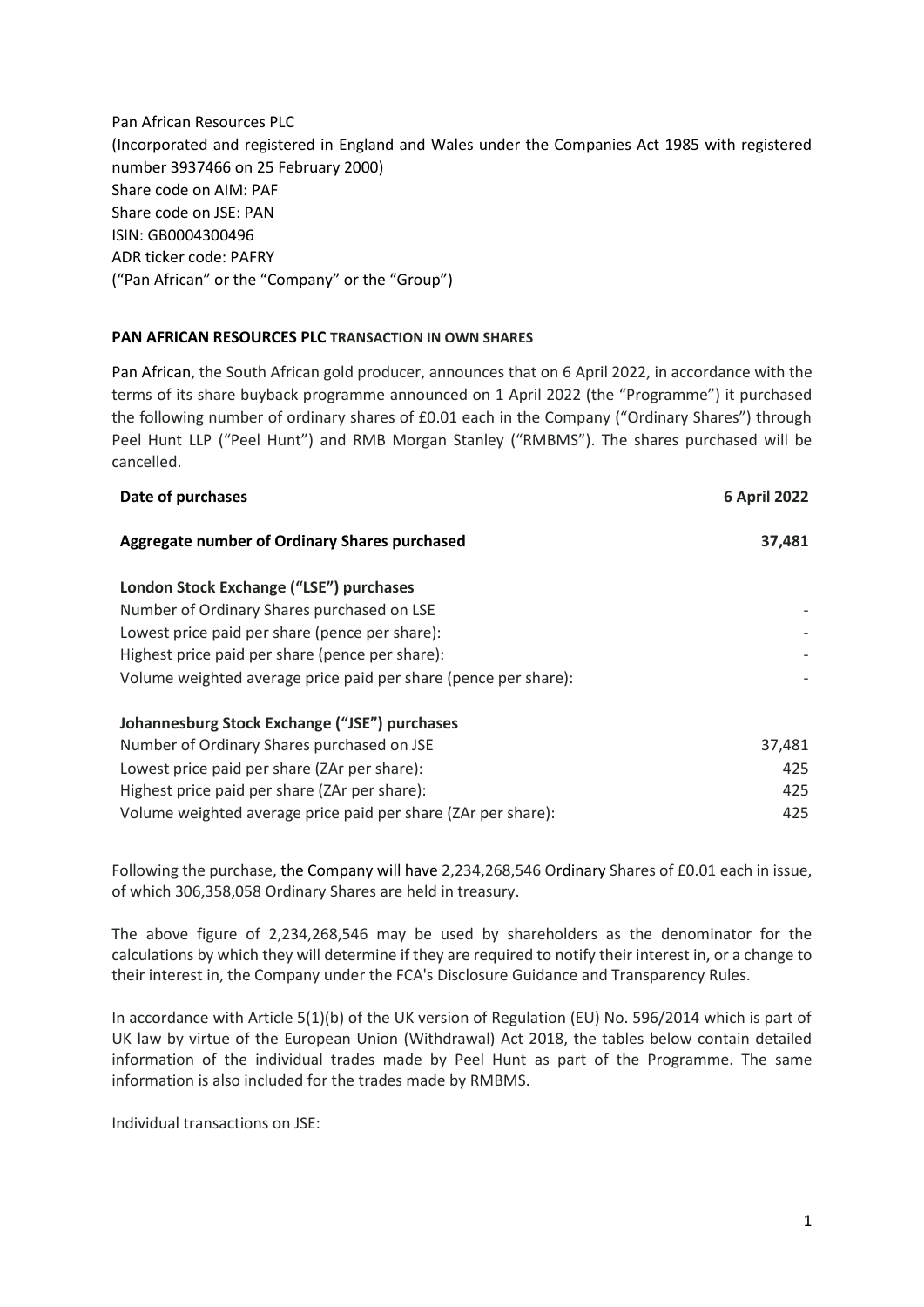| Number of shares | Transaction price (ZAr | Time of transaction | Execution venue |
|------------------|------------------------|---------------------|-----------------|
| purchased        | per share)             |                     |                 |
| 12,624           | 425.00                 | 14:10:13            | JSE             |
| 11.744           | 425.00                 | 14:10:13            | JSE             |
| 13,113           | 425.00                 | 14:10:13            | JSE             |

The information contained in this update is the responsibility of the Pan African board of directors and has not been reviewed or reported on by the Group's external auditors.

Rosebank

7 April 2022

For further information on Pan African, please visit the Company's website at

[www.panafricanresources.com](http://www.panafricanresources.com/)

| Corporate information                        |                                           |  |  |
|----------------------------------------------|-------------------------------------------|--|--|
| <b>Corporate office</b>                      | <b>Registered Office</b>                  |  |  |
| The Firs Office Building                     | Suite 31                                  |  |  |
| 2nd Floor, Office 204                        | Second Floor                              |  |  |
| <b>Corner Cradock and Biermann Avenues</b>   | 107 Cheapside                             |  |  |
| Rosebank, Johannesburg                       | London                                    |  |  |
| South Africa                                 | EC2V 6DN                                  |  |  |
| Office: +27 (0) 11 243 2900                  | United Kingdom                            |  |  |
| info@paf.co.za                               | Office: +44 (0) 20 7796 8644              |  |  |
| <b>Chief executive officer</b>               | <b>Financial director</b>                 |  |  |
| Cobus Loots                                  | Deon Louw                                 |  |  |
| Office: +27 (0) 11 243 2900                  | Office: +27 (0) 11 243 2900               |  |  |
| <b>Head: Investor relations</b>              | Website: www.panafricanresources.com      |  |  |
| Hethen Hira                                  |                                           |  |  |
| Tel: +27 (0)11 243 2900                      |                                           |  |  |
| E-mail: hhira@paf.co.za                      |                                           |  |  |
| <b>Company secretary</b>                     | <b>Nominated Adviser and Joint Broker</b> |  |  |
| Phil Dexter/Jane Kirton                      | Ross Allister/Alexander Allen             |  |  |
| <b>St James's Corporate Services Limited</b> | <b>Peel Hunt LLP</b>                      |  |  |
| Office: +44 (0) 20 7796 8644                 | Office: +44 (0) 20 7418 8900              |  |  |